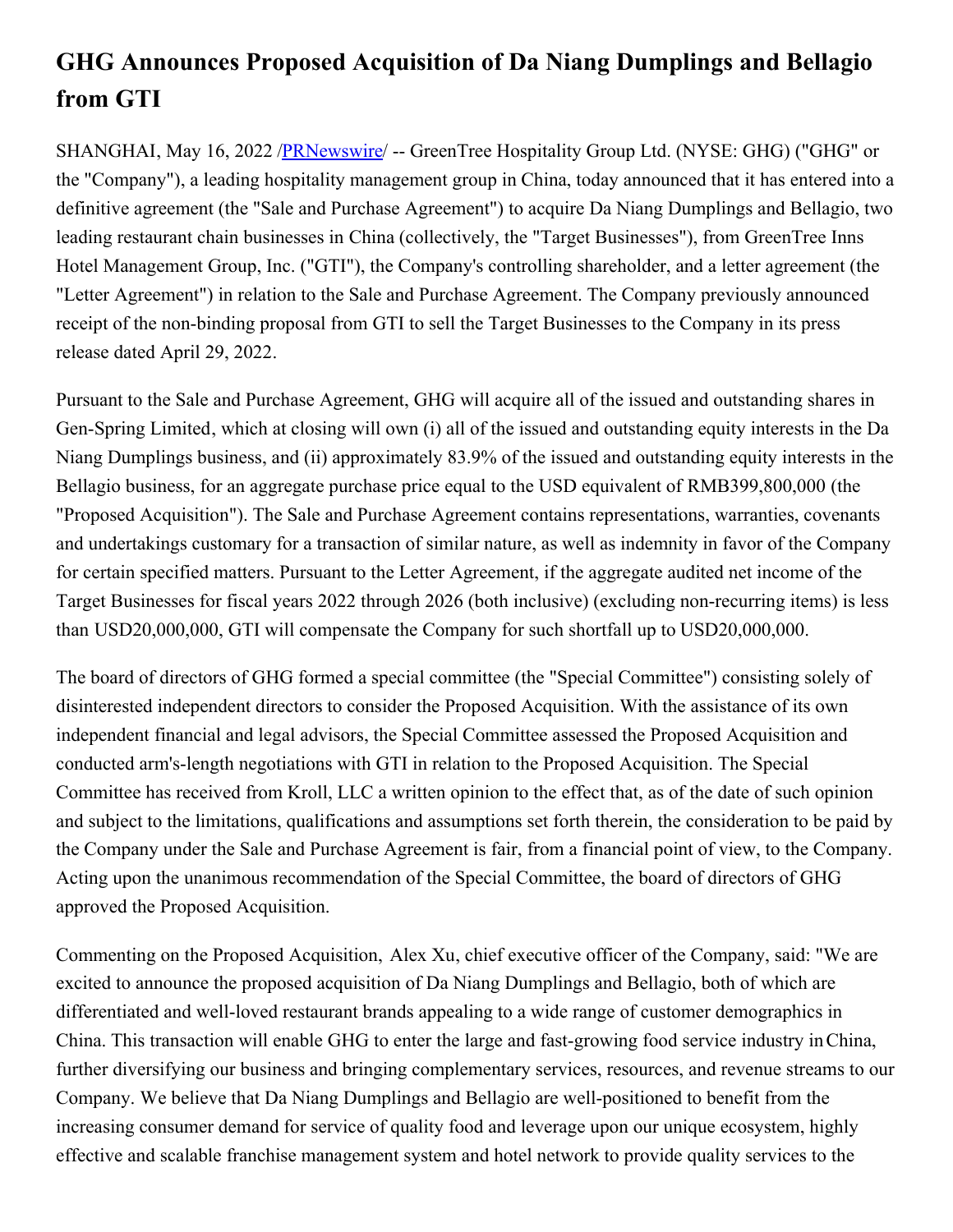public. We see a lot of synergies between our team and the highly experienced teams of Da Niang Dumplings and Bellagio. The proposed acquisition is fully in line with our strategy to deliver profitable and sustainable growth and strong value creation for our shareholders."

Fred Lin, managing director of the Target Businesses, commented: "GreenTree Hospitality Group's acquisition of Da Niang Dumplings and Bellagio marks a new era of growth for the two brands. Our two restaurant brands will greatly benefit from GHG's rapid and successful franchise networking experience. Both Da Niang Dumplings and Bellagio are proven brands in China's evolving marketplace. We will take this opportunity to not only grow our business but also strengthen our management and corporate culture with GHG."

The closing of the Proposed Acquisition is subject to the satisfaction or waiver of customary closing conditions, and is currently expected to occur in the second half of 2022. GTI and its subsidiaries (other than the Target Businesses) are expected to repay in full all outstanding payables due to the Company and its subsidiaries upon closing of the Proposed Acquisition through offset against the purchase price to be paid by the Company, on the consolidated basis.

Kroll, LLC, operating through its Duff & Phelps Opinions Practice, is serving as financial advisor to the Special Committee in connection with the Proposed Acquisition. Simpson Thacher & Bartlett LLP is serving as international legal counsel to the Special Committee and Beijing Zhonglun W&D Law Firm is serving as PRC legal counsel to the Special Committee in connection with the Proposed Acquisition. Ernst & Young (China) Advisory Limited assisted the Special Committee on financial due diligence matters.

## **About Da Niang Dumplings, Bellagio and the Proposed Acquisition**

GHG has been exploring new growth opportunities to expand its business and create value for its shareholders. In addition to expanding its hotel network and diversifying its brand portfolio, GHG seeks to launch new service offerings that are complementary to its existing hotel business. The Proposed Acquisition is expected to drive growth in GHG's business and improve its financial performance.

Da Niang Dumplings and Bellagio focus on offering healthy and affordable fast food and casual dining services to mass consumers and generated a combined unaudited revenue of about RMB740,000,000 in 2021. Since demand for such food services is more stable and less dependent on discretionary spending as compared with GHG's existing hotel services, GHG expects the Target Businesses to provide a more stable revenue stream that may offset cyclical aspects of its hotel business. The restaurant and hotel businesses are also complementary in nature as GHG witnesses increasing demand for food-related services in the local communities it serves, and GHG expects cross-selling opportunities to arise from the two businesses. After completion of the Proposed Acquisition, GHG expects the Target Businesses and its existing business to share common resources, achieve economies of scale and improve the Company's overall operating performance. The Proposed Acquisition will also enable all of GHG's shareholders to share in the synergistic growth of the hotel and restaurant businesses.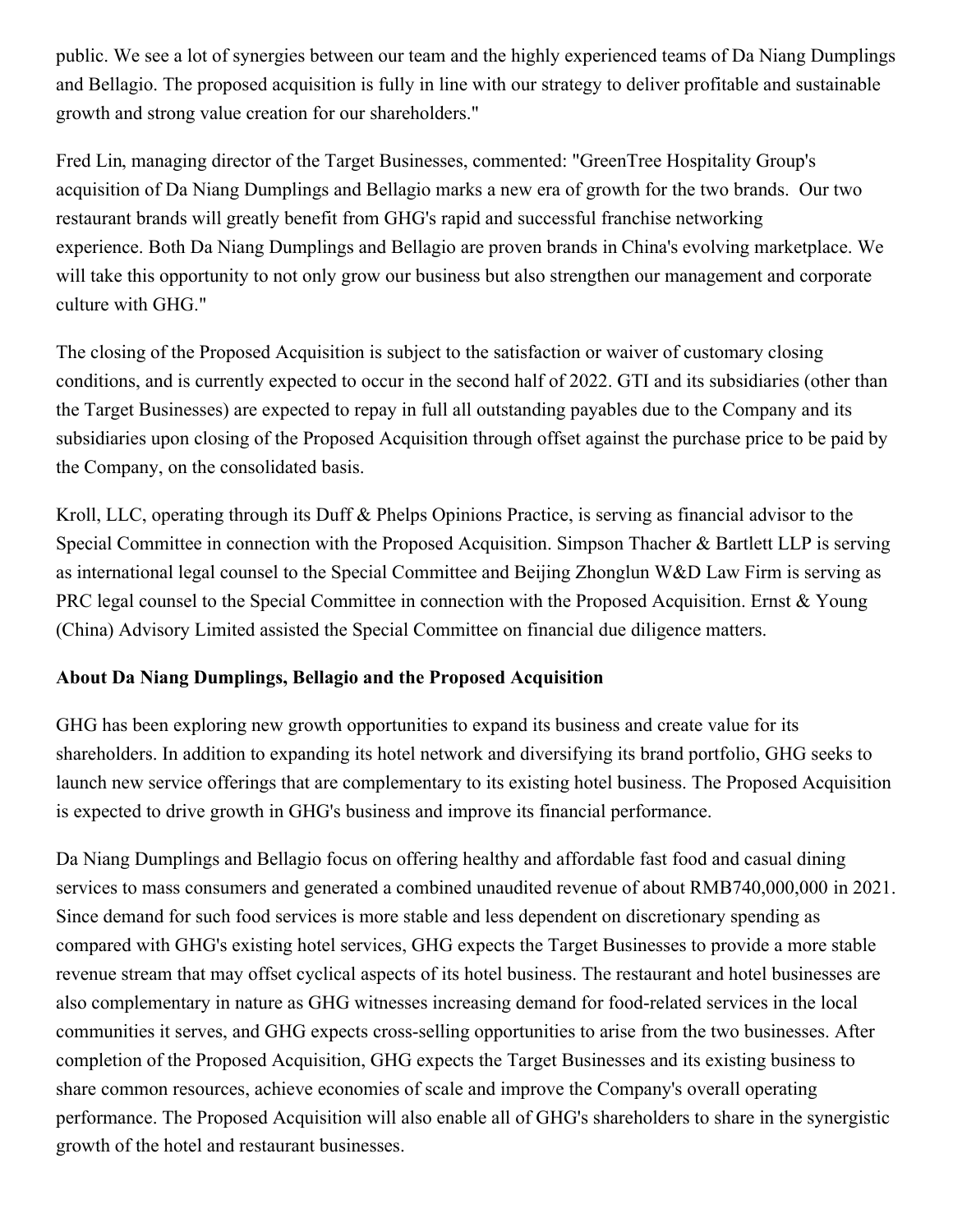### *Da Niang Dumplings*

Da Niang Dumplings is a leading quick service restaurant chain in China, with restaurants covering 297 locations in 40 cities as of December 31, 2021. As of December 31, 2021, the chain comprises of 160 selfoperated restaurants and 137 franchised restaurants.

### *Bellagio*

Bellagio is a leading casual dining restaurant chain focusing on the Chinese market, with restaurants covering 39 locations in more than 14 cities as of December 31, 2021, including in mainland China, Macao and Southeast Asia. As of December 31, 2021, the chain comprises of 31 self-operated restaurants and 8 franchised restaurants.

### **About GHG**

GreenTree Hospitality Group Ltd. ("GreenTree" or the "Company") (NYSE: GHG) is a leading hospitality management group in China. As of December 31, 2021, GreenTree had a total number of 4,659 hotels. In 2020, HOTELS magazine ranked GreenTree Top 12 Ranking among 225 largest global hotel groups in terms of number of hotels in its annual HOTELS' 225. GreenTree was also the fourth largest hospitality company in China in 2020 based on the statistics issued by the China Hospitality Association.

GreenTree has built a strong suite of brands including its flagship "GreenTree Inns" brand as a result of its long-standing dedication to the hospitality industry in China and consistent quality of its services, signature hotel designs, broad geographic coverage and convenient locations. GreenTree has further expanded its brand portfolio into mid-to-up-scale and luxury segments through a series of strategic investments. By offering diverse brands, through its strong membership base, expansive booking network, superior system management with moderate charges, and fully supported by its operating departments including Decoration, Engineering, Purchasing, Operation, IT and Finance, GreenTree aims to keep closer relationships with all of its clients and partners by providing a brand portfolio that features comfort, style and value.

For more information on GreenTree, please visit <http://ir.998.com>

#### **Safe Harbor Statements**

This press release contains forward-looking statements made under the "safe harbor" provisions of Section 21E of the Securities Exchange Act of 1934, as amended, and the U.S. Private Securities Litigation Reform Act of 1995. In some cases, these forward-looking statements can be identified by words or phrases such as "may," "will," "expect," "anticipate," "aim," "estimate," "intend," "plan," "believe," "potential," "continue," "is/are likely to," "confident," "future," or other similar expressions. GreenTree may also make written or oral forward-looking statements in its reports filed with or furnished to the U.S. Securities and Exchange Commission, in its annual report to shareholders, in press releases and other written materials and in oral statements made by its officers, directors or employees to third parties. Any statements that are not historical facts, including statements about or based on GreenTree's current beliefs, expectations, assumptions,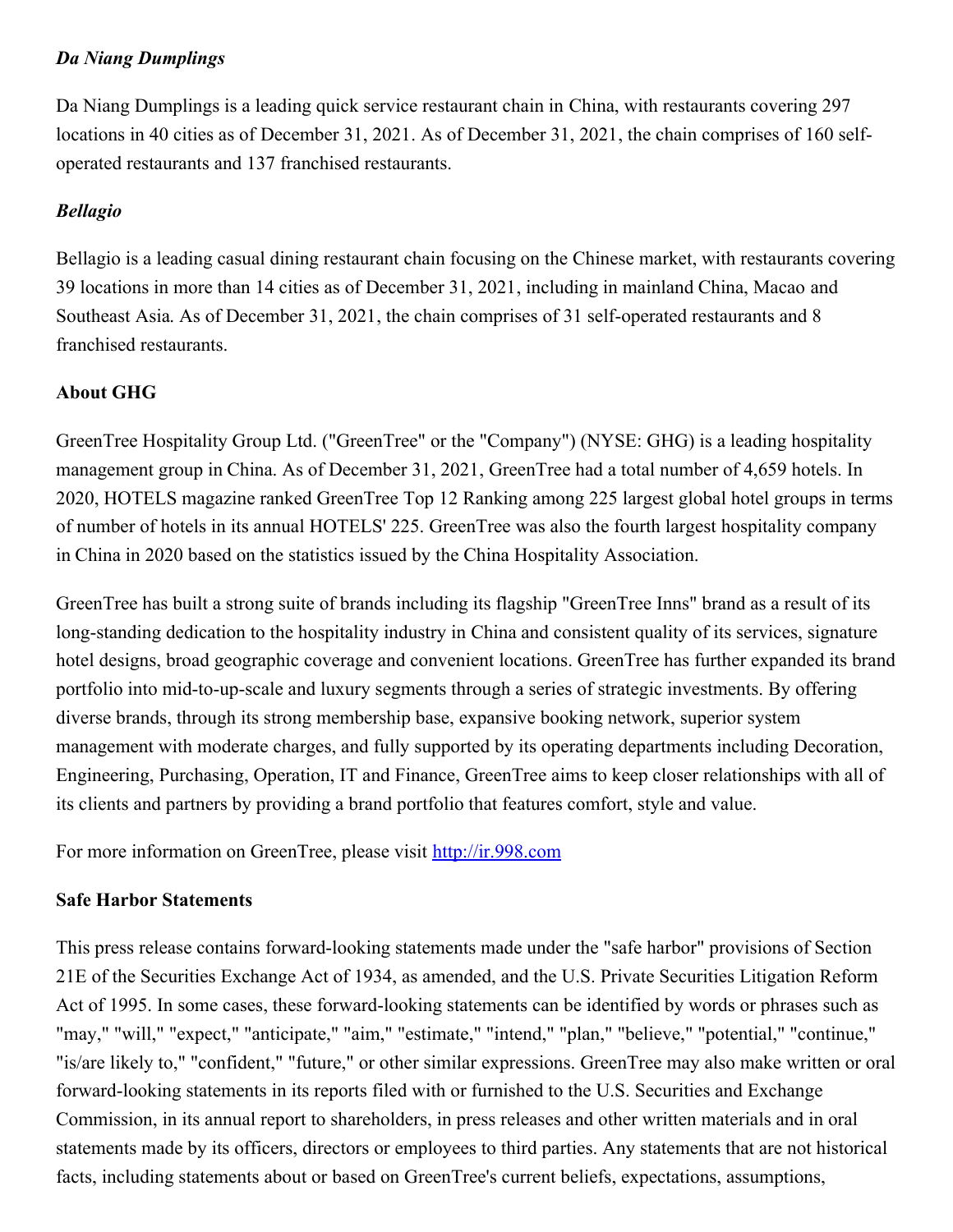estimates and projections about us and our industry, are forward-looking statements that involve known and unknown factors, risks and uncertainties that may cause our actual results, performance or achievements to be materially different from those expressed or implied by the forward-looking statements. Such factors and risks include, but not limited to the following: the expected closing and the benefits of the Proposed Acquisition; synergies generated by such acquisition; any expected growth in the Company's hospitality business; any expected growth in the quick service restaurant chains operated by the Target Businesses; and opportunities for further growth; GreenTree's goals and growth strategies; its future business development, financial condition and results of operations; trends in the hospitality and food and beverage industries in China and globally; competition in our industries; fluctuations in general economic and business conditions in China and other regions where we operate; the regulatory environment in which we and our franchisees operate; the impact of any further resurgences of COVID-19 on any of the foregoing; and assumptions underlying or related to any of the foregoing. You should not place undue reliance on these forward-looking statements. Further information regarding these and other risks, uncertainties or factors is included in the Company's filings with the U.S. Securities and Exchange Commission. All information provided, including the forward-looking statements made, in this press release are current as of the date of the press release. Except as required by law, GreenTree undertakes no obligation to update any such information or forwardlooking statements to reflect events or circumstances after the date on which the information is provided or statements are made, or to reflect the occurrence of unanticipated events.

#### **GreenTree**

Ms. Selina Yang Phone: +86-21-3617-4886 ext. 7015 E-mail:  $ir@998.com$ 

Mr. Nicky Zheng Phone: +86-21-3617-4886 ext. 6708 E-mail:  $ir@998.com$ 

#### **Christensen**

In Shanghai Mr. Jerry Xu Phone: +86-138-1680-0706 E-mail: [jxu@christensenir.com](mailto:jxu@christensenir.com)

In Hong Kong Ms. Karen Hui Phone: +852-9266-4140 E-mail: [khui@christensenIR.com](mailto:khui@christensenIR.com)

In US Ms. Linda Bergkamp